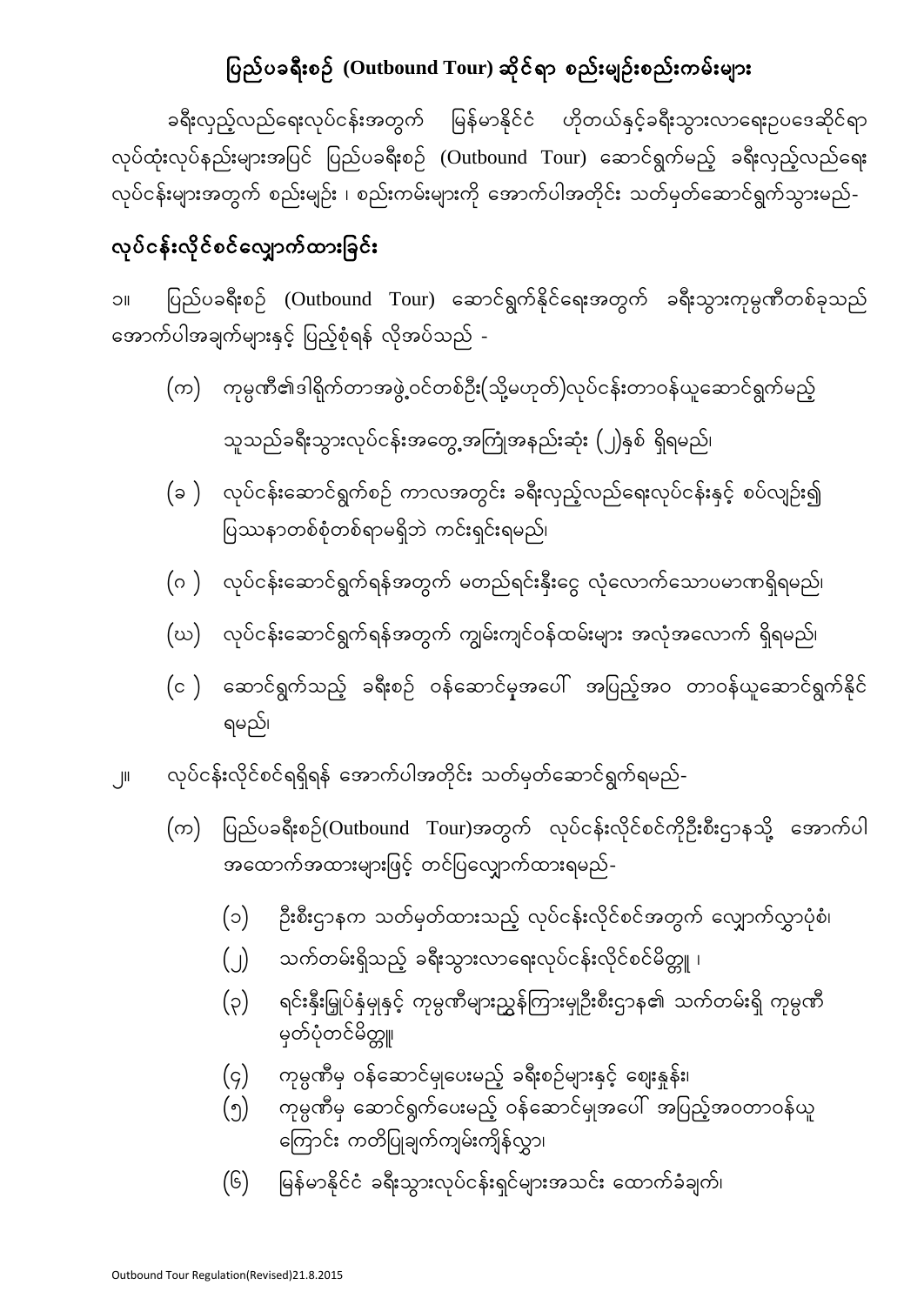ဦးစီးဌာနသည် လိုင်စင်ထုတ်ပေးခြင်း၊ လိုင်စင်သက်တမ်း၊ လိုင်စင်ကြေး သတ်မှတ်ခြင်း  $(a)$ နှင့် လိုင်စင်အသစ်လဲလှယ်ထုတ်ပေးခြင်းများကို မြန်မာနိုင်ငံ ဟိုတယ်နှင့်ခရီးသွားလာ ရေး ဉပဒေဆိုင်ရာ လုပ်ထုံးလုပ်နည်းများနှင့်အညီ ဆောင်ရွက်ရမည်။

## လုပ်ငန်းအာမခံ သတ်မှတ်ခြင်း

လုပ်ငန်းအာမခံနှင့်ပတ်သက်၍ ကုမ္ပဏီက စီစဉ်ဆောင်ရွက်ပေးမည့် ဝန်ဆောင်မှုအပေါ်  $\overline{1}$ အပြည့် အဝ တာဝန်ယူကြောင်း ဝန်ခံကတိပြုချက် ကျမ်းကျိန်လွှာ တင်ပြနိုင်ရမည်။

# ခရီးသွားကုမ္ပဏီများက လိုက်နာဆောင်ရွက်ရမည့် စည်းကမ်းများ

ပြည်ပခရီးစဉ် (Outbound Tour) ဆောင်ရွက်မည့် ခရီးသွားကုမ္ပဏီသည် မြန်မာနိုင်ငံ ဟိုတယ်  $\overline{G}$ ll နှင့်ခရီးသွားလာရေး ဉပဒေဆိုင်ရာ လုပ်ထုံးလုပ်နည်းများပါ အချက်များအပြင် အောက်ပါအချက်များ ကို လိုက်နာရမည် -

- (က) ပြည်ပခရီးစဉ် (Outbound Tour) ဆောင်ရွက်မှု အခြေအနေကို သုံးလတစ်ကြိမ် ဟိုတယ်နှင့်ခရီးသွားညွှန်ကြားမှုဦးစီးဌာနသို့ သတ်မှတ်ပုံစံဖြင့် တင်ပြခြင်း၊
- အစိုးရဌာနများနှင့် အဖွဲ့အစည်းများက ကျန်းမာရေး၊ သဘာဝဘေးအန္တရာယ် လုံခြုံရေး  $(\circ)$ နှင့်နိုင်ငံရေး၊ စစ်ရေးအခြေအနေများနှင့် အခြေအနေတစ်ရပ်ရပ်ကြောင့် သွားလာခြင်<mark>း</mark> မပြုရန် အခါအားလျော်စွာ ထုတ်ပြန်သတ်မှတ်ထားသော နိုင်ငံနှင့်ဒေသများကို ပြည်ပ ခရီးစဉ်အတွက် စီစဉ် ၊ ရောင်းချမှု မပြုခြင်း၊
- ခရီးစဉ်ရောင်းချမှုကြော်ငြာများတွင် ခရီးလှည့်လည်ရေးလုပ်ငန်း၏ လိုင်စင်အမှတ် မဖြစ်  $(\circ)$ မနေထည့်သွင်းရန်နှင့် ကြော်ငြာရာတွင် ခရီးသည်များ နားလည်မှု မလွဲမှားစေရန် ရှင်းလင်းစွာ ဖေါ်ပြခြင်း၊
- ခရီးစဉ်တစ်ခုအတွက် လက်မှတ်ရောင်းချတိုင်း ခရီးသွား ကုမ္ပဏီနှင့်ခရီးသည်တို့အကြား (ဃ) ထားရှိရမည့်စည်းကမ်းများ၊သဘောတူညီချက်များကို လက်မှတ်ရေးထိုး၍ခရီးစဉ်ဆိုင်ရာ သဘောတူညီချက်စာချုပ်ချုပ်ဆိုခြင်း၊
- အပိုဒ်ခွဲ(ဃ)အရ စာချုပ် ချုပ်ဆိုရာတွင် အောက်ပါအချက်များကို အခြေခံရမည်- $(c)$ 
	- ခရီးစဉ်အသေးစိတ် ဝန်ဆောင်မှုအမျိုးအစားများ နှင့် စီမံ ဆောင်ရွက်မည့်အစီ  $(c)$ အစဉ်များ၊
	- လက်ခံဆောင်ရွက်မည့် အနည်းဆုံးနှင့်အများဆုံးသော ခရီးသည်အရေအတွက်၊  $\binom{n}{k}$
	- တည်းခိုနေထိုင်ရေး ၊ ပို့ဆောင်ရေး၊ ကျွေးမွေးဧည့်ခံရေးနှင့် အခြားဆောင်ရွက်  $(\varphi)$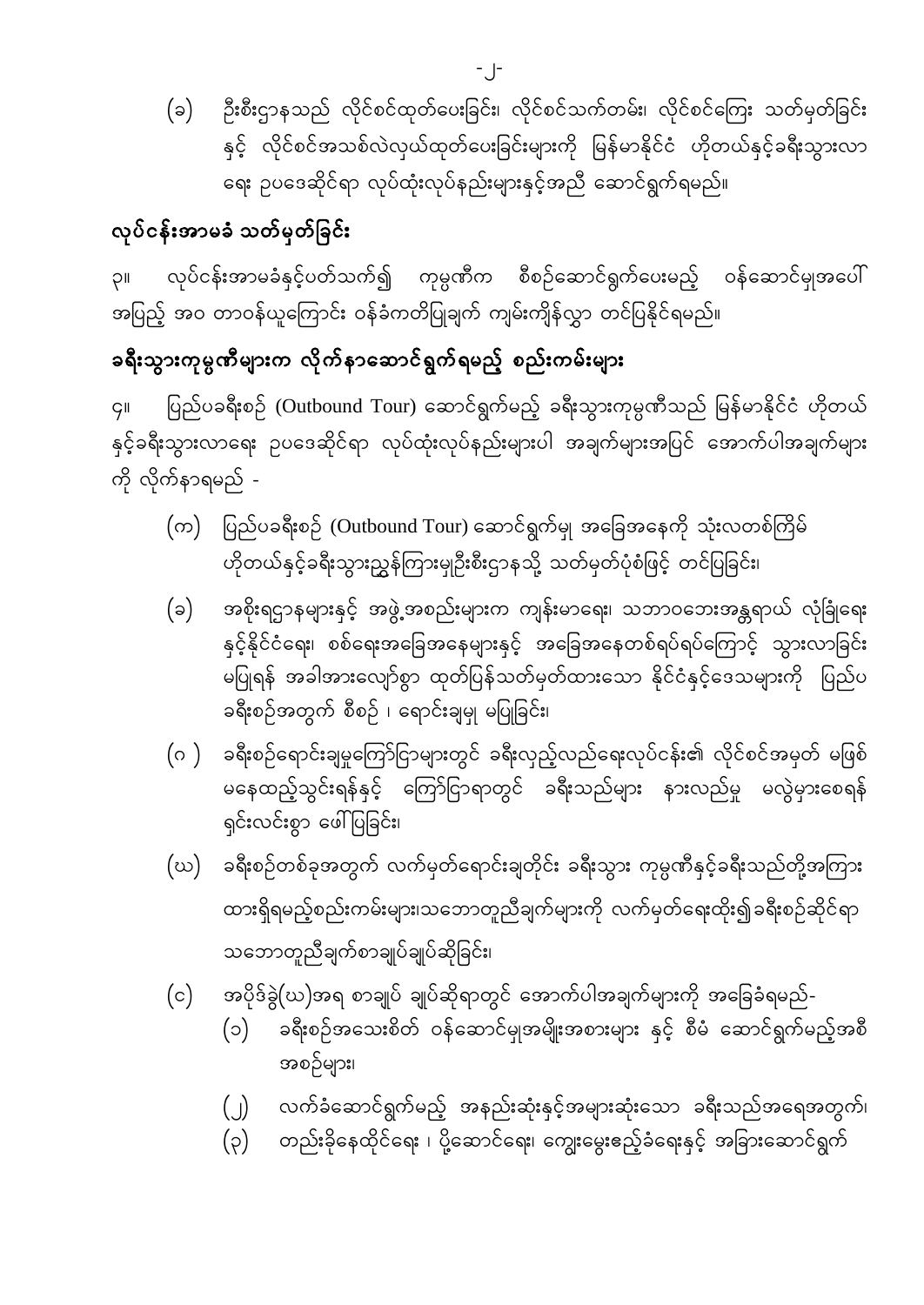- ခရီးသည်တစ်ဦးချင်း သို့မဟုတ် ခရီးသည်အုပ်စုအတွက် ခရီးစဉ်ဖျက်သိမ်းခြင်း  $(\varphi)$ ဆောင်ရွက်ရာတွင်ဖျက်သိမ်းမှုပြုနိုင်သည့် ကာလအပိုင်းအခြား၊ ဖျက်သိမ်းကြေး များ သတ်မှတ်ခြင်း၊
- ခရီးသည်တစ်ဦးချင်း သို့မဟုတ် ခရီးသည်အုပ်စုအတွက် ခရီးစဉ်ဆိုင်ရာ စီစဉ်  $\bigcup$ ပြင်ဆင်မှုများအတွက် ပြင်ဆင်နိုင်သည့်ကာလ အပိုင်းအခြား၊ ပြောင်းလဲမှုကြေး သတ်မှတ်ခြင်း၊
- ခရီးသည်တစ်ဦးချင်း သို့မဟုတ် ခရီးသည်အုပ်စုအတွက် ခရီးစဉ်ဆိုင်ရာ ကြိုတင်  $(c)$ ငွေပေးချေခြင်းနှင့် ငွေအကြေပေးချေရမည့် သတ်မှတ်ချက်များ၊
- (ဆ) ငွေပေးချေမှုအစီအစဉ်နှင့်ပတ်သက်၍ အောက်ပါအချက်များပါဝင်ရမည် -
- ခရီးစဉ်ပါ ခရီးသည်များအတွက် အာမခံထားရှိ ဆောင်ရွက်မည့် စနစ်၊  $(\circ)$
- စာချုပ်ကာလအတွင်း ဉပဒေ၊ စည်းမျဉ်း၊ စည်းကမ်းများနှင့် အကျိုးသက်ရောက်နိုင်မည့်  $(c)$ အခြားသောကိစ္စရပ်များ၊
- သက်ဆိုင်ရာနိုင်ငံ၏ ဉပဒေ၊ လုပ်ထုံးလုပ်နည်း၊ စည်းမျဉ်းစည်းကမ်း၊ ရိုးရာဓလေ့ထုံးစံ၊ (ဃ) လူမှုရေးဓလေ့ထုံးစံများအရ တားမြစ်ချက်များ၊ ဘာသာရေးနှင့်ယုံကြည်မှုဆိုင်ရာတို့နှင့် စပ်လျဉ်း၍ ခရီးသည်များကရှောင်ရှားရမည့်အချက်များနှင့် လိုက်နာရမည့်အချက်များ၊
- (ဂ ) ခရီးသွားကုမ္ပဏီကဆောင်ရွက်ပေးမည့် စာရွက်စာတမ်းဆိုင်ရာကိစ္စရပ်များနှင့် ခရီးသည် က ဆောင်ရွက်ရမည့် စာရွက်စာတမ်းဆိုင်ရာကိစ္စရပ်များ၊ တာဝန်ယူဖြေရှင်းပေးမည့် ကိစ္စရပ်များနှင့် တာဝန်ယူဖြေရှင်းမျ မပြုနိုင်သည့် ကိစ္စရပ်များ၊
- (ခ ) လုံခြုံရေးဆိုင်ရာ ကြိုတင်သတိထားရမည့် အချက်များ၊
- (က) ခရီးသည်များအတွက်သင့်လျော်သည့်အခြေအနေမရှိသဖြင့်ရှောင်ရှားရမည့် အချက်များ၊

ခရီးသွားကုမ္ပဏီသည် ခရီးစဉ်ဆိုင်ရာသဘောတူစာချုပ် ချုပ်ဆိုရာတွင် ခရီးသည်များသို့ အသိ ၅။ ပေးထည့်သွင်းရမည့် အောက်ပါအချက်များကို ဖေါ်ပြရမည်-

## ခရီးစဉ်ဆိုင်ရာသဘောတူစာချုပ် ချုပ်ဆိုခြင်း

- သည့် ကိစ္စရပ်များနှင့် နှစ်ဖက်သဘောတူညီမှုများ၊
- မှ အပေါ် ဖြေရှင်းမည့်နည်းလမ်းများ၊ သွားရောက်မည့်နိုင်ငံ၏ ဉပဒေ၊ လုပ်ထုံးလုပ်နည်းများအပေါ် အငြင်းပွားနိုင်  $(6)$
- စာချုပ်ပါသဘောတူညီချက်ကို ဖေါက်ဖျက်မှအပေါ် တာဝန်ရှိခြင်းနှင့် အငြင်းပွား  $(\gamma)$
- ခရီးစဉ်အတွက်ကျသင့်တန်ဖိုး ၊ ငွေပေးချေစနစ်၊ အချိန်ကာလသတ်မှတ်ချက်၊  $(\varsigma)$

ပေးမည့်ဝန်ဆောင်မှုများအား စီမံဆောင်ရွက်မည့်အသေးစိတ် အစီအစဉ်များနှင့် အဆင့်အတန်း ၊ အရည်အသွေး၊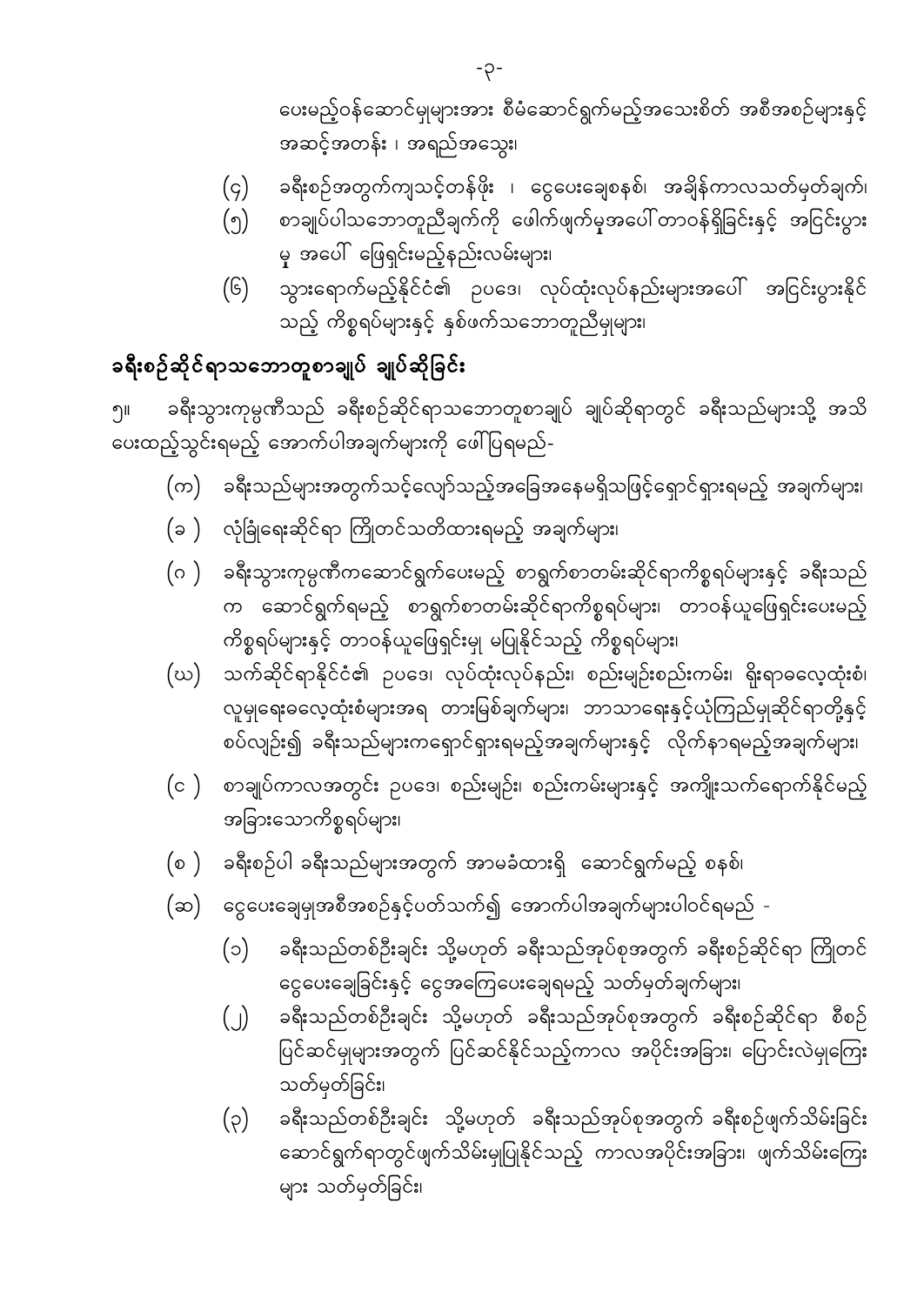- ခရီးသည်တစ်ဦး၏ အပြုအမူသည် ခရီးစဉ်တွင် ပါဝင်သော အခြားသူများ၏  $(q)$ ပျော်ရွင်မှု၊ ကျန်းမာရေး၊ လုံခြုံရေးအခြေအနေများကို အနှောင့်အယှက်ဖြစ်စေ သည့် အခြေအနေဖြစ်လျှင်သော်လည်းကောင်း ၊ သယ်ယူပို့ဆောင်ရေးယာဉ် ၊ ဟိုတယ်နှင့် အခြားသူများမှ လက်ခံခြင်းမရှိလျှင်သော်လည်းကောင်း ကုမ္<mark>ဂ</mark>ဏီ
- ခရီးသည်၏သဘောဆန္ဒအရ အိပ်ခန်းများ၊ အစားအစာ၊ သယ်ယူပို့ဆောင်ရေး  $(\varsigma)$ နှင့်အခြားဝန်ဆောင်မှုအစီအစဉ်များကိုအသုံးပြုခြင်းမရှိခဲ့ပါက ကုမ္ပဏီအနေဖြင့် ယင်းဝန်ဆောင်မှုများအတွက်လျော့၍လည်းကောင်း၊အပြည့်သော်လည်းကောင်း ပြန်အမ်းရန် တာဝန် မရှိပါ၊
- ခရီးသည်အနေဖြင့် ဥပဒေနှင့် မညီညွှတ်သော ပစ္စည်းများ ပါရှိခြင်း သို့မဟုတ်  $\bigcup$ ခရီးသည်၏ အပြုအမှုနှင့် လုပ်ဆောင်မှုတို့ကြောင့် ပြည်ဝင်ခွင့်ကို ငြင်းပယ်ခြင်း ခံရပါက ကုမ္ပဏီအနေဖြင့် ခရီးစဉ် ပြန်အမ်းငွေကို ပေးရန် တာဝန်မရှိပါ။
- ခရီးသည်အား ပြည်ဝင်ခွင့် Visa ငြင်းဆိုခံရပါက ကုမ္ပဏီအနေဖြင့် အုပ်ချုပ်မှု  $(c)$ ကုန်ကျစရိတ်များကိုနုတ်၍ ခရီးစဉ်ပြန်အမ်းငွေကို စာချုပ်ပါအတိုင်း ပေးရမည်။
- ငွေပြန်အမ်းခြင်းနှင့် စပ်လျဉ်း၍ အောက်ပါအတိုင်း ဆောင်ရွက်ရမည် - $(\circ$ ା )
- ကျန်းမာရေးနှင့် မတော်တဆမှုများ ၊ ဘေးအန္တရာယ်များအပေါ် ဆောင်ရွက်  $\binom{6}{}$ မည့် အစီအစဉ်များ၊
- လှည့်လည်ကြည့်ရှု့ခြင်း၊ ဖျော်ဖြေရေး နှင့် အခြားဝန်ဆောင်မှုအစီအစဉ်များ၊  $(q)$
- တည်းခိုနေထိုင်ရေး အစီအစဉ်နှင့်အဆင့်အတန်း၊  $\bigcup$ ကျွေးမွေးမည့် အစီအစဉ်နှင့် အဆင့်အတန်း၊  $(\varphi)$
- သယ်ယူပို့ဆောင်ရေးအစီအစဉ်များ၊  $(c)$
- ဝန်ဆောင်မှုပေးမည့်အစီအစဉ်နှင့် ပတ်သက်၍ အောက်ပါအစီအစဉ်များဖေါ်ပြရမည် - $(\circ)$
- လုံခြုံရေးအခြေအနေအရဖြစ်စေ၊ သဘာဝဘေးအန္တရာယ်ကြောင့်ဖြစ်စေ ခရီးစဉ်  $\binom{6}{}$ ပြောင်းလဲခြင်း သို့မဟုတ် ရပ်ဆိုင်းခြင်းအတွက် တာဝန်ရှိမှုအပေါ် ငွေကြေးဆိုင် ရာ သဘောတူညီမှုများ ထားရှိခြင်း၊
- ခရီးစဉ်ဆောင်ရွက်နေစဉ် ကာလအတွင်း ခရီးစဉ်ရပ်ဆိုင်းခြင်း သို့မဟုတ် ဖျက်  $(\varsigma)$ သိမ်းခြင်းပြုရာတွင် ဖျက်သိမ်းကြေး၊ နစ်နာကြေး၊လျော်ကြေးများ သတ်မှတ်ခြင်း၊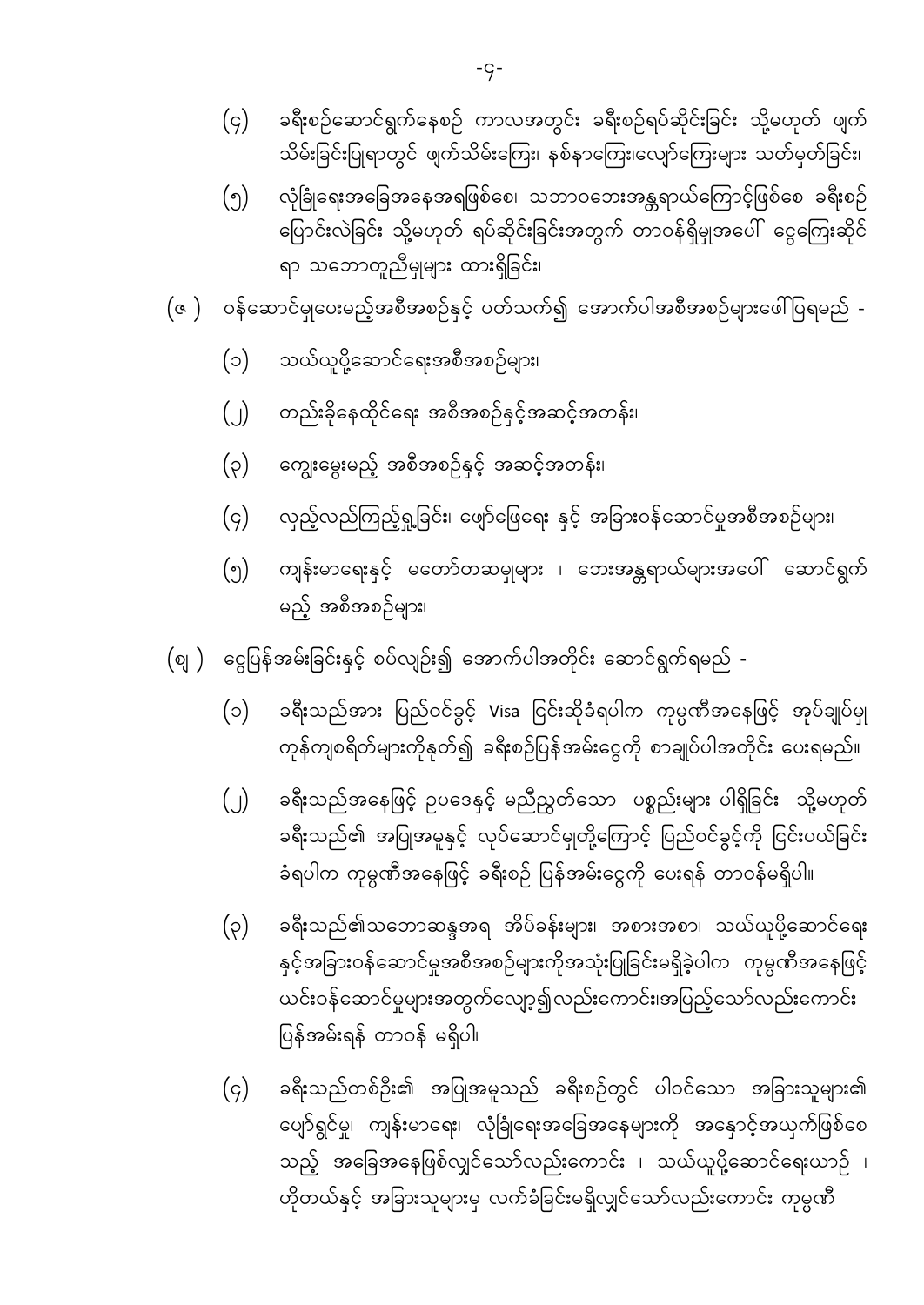သည် ယင်းခရီးသည်ကိုခရီးစဉ်မှ ငြင်းဆိုမှုပြုနိုင်သည်။ ထိုအခါ ခရီးသည် သုံးစွဲ ခဲ့သောဝန်ဆောင်ခ၊ အုပ်ချုပ်မှုစရိတ်နှင့်အခြားစရိတ်များရှိပါက နှုတ်၍ ကျန်ငွေ ကို စာချုပ်ပါအတိုင်း ပြန်လည်ပေးရမည်။

### ခရီးစဉ်ဆိုင်ရာ သဘောတူစာချုပ်ကို ရပ်ဆိုင်းခြင်း

ခရီးစဉ်ဆိုင်ရာ သဘောတူစာချုပ်တွင် အောက်ပါတို့ ထည့်သွင်းဆောင်ရွက်ရမည် - $G_{II}$ 

- ခရီးသွားကုမ္ပဏီသည် အောက်ပါကိစ္စရပ်များအတွက် ခရီးစဉ်ဆိုင်ရာ သဘောတူစာချုပ် (က) ကို ရပ်ဆိုင်းနိုင်သည်-
	- စီစဉ်ထားသော ခရီးစဉ်ဒေသကို အစိုးရဌာနများနှင့် အဖွဲ့အစည်းများက  $(c)$ ကျန်းမာရေး၊ သဘာဝဘေးအန္တရာယ်လုံခြုံရေးနှင့် နိုင်ငံရေး၊ စစ်ရေးအခြေ အနေများနှင့် အခြေအနေတစ်ရပ်ရပ်ကြောင့် သွားလာခြင်း မပြုရန် အခါအားလျော်စွာ ထုတ်ပြန်သတ်မှတ်သည့်အခြေအနေ၊
	- ခရီးသည်တွင် ကူးစက်ရောဂါ သို့မဟုတ် အခြားရောဂါတစ်ရပ် ခံစားနေရပြီး  $\bigcup$ ကျန်ခရီးသည်များအတွက် အန္တရာယ်ဖြစ်စေနိုင်သည့် အခြေအနေ၊
	- ခရီးသည်များနှင့် အများပြည်သူအား ဘေးအန္တရာယ်ရှိစေနိုင်သည့် ပစ္စည်းကို  $(\varphi)$ ခရီးသည်မှ သယ်ဆောင်လာပြီး ယင်းပစ္စည်းကို သက်ဆိုင်ရာဌာနသို့ လွှဲအပ်ရန် ဧည့်သည်မှ ငြင်းဆိုသည့် အခြေအနေ၊
	- ခရီးသည်သည် တရားဝင်မဟုတ်သော လှုပ်ရှားမှုများ၊ အများပြည်သူ၏ ခံစား  $(\varsigma)$ ခွင့်၊ ရပိုင်ခွင့်နှင့် ကိုယ်ကျင့်စရိုက်များကို ထိခိုက်ပျက်စီးစေနိုင်သည့် လှုပ်ရှားမှု များနှင့် ဆက်သွယ် ဆောင်ရွက်သည့် အခြေအနေ၊
	- ခရီးသည် သည် အခြားခရီးသည်များ၏ စိတ်ဝင်စားမှုကို ထိခိုက်စေသည့်  $\binom{6}{}$ သို့မဟုတ် အနှောင့်အယှက်ဖြစ်စေသည့် လုပ်ငန်းများဆောင်ရွက်ခြင်းနှင့်ယင်းသို့ ဆောင်ရွက်သည့် အပြုအမူများကို ကျန်ခရီးသည်များ ပါဝင် ဆောင်ရွက်လာစေ ရန် ဆွဲဆောင်စည်းရုံးသည့်အခြေအနေ၊
	- $(6)$ တည်ဆဲ ဥပဒေတစ်ရပ်ရပ်ပါ တားမြစ်ချက်များကို ဖောက်ဖျက် ကျူးလွန်ခြင်း။
- ထိုသို့ ခရီးစဉ်ဆိုင်ရာ သဘောတူစာချုပ်ကို ရပ်ဆိုင်းပါက ခရီးသွားကုမ္ပဏီသည် ပြီးဆုံး  $(\varepsilon)$ ခဲ့သည့် ခရီးစဉ်အတွက် အသုံးစရိတ်များကို နုတ်ပယ်၍ ကျန်ငွေကို ခရီးသည်ထံ စာချုပ်ပါအတိုင်း ပြန်လည်ပေးအပ်ရမည်။ အကယ်၍ ခရီးသည်၏ဆောင်ရွက်မှုသည်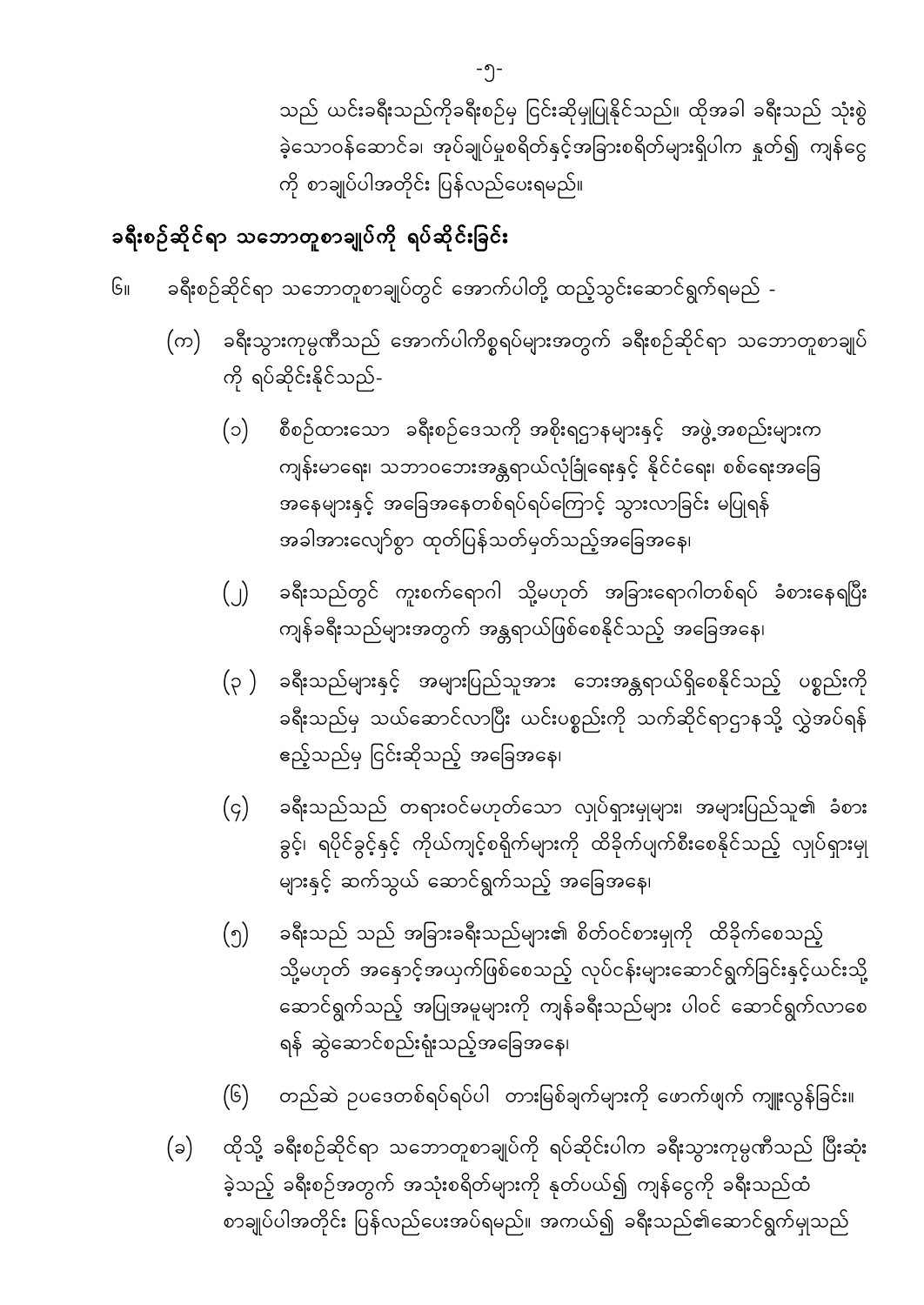ခရီးသွားကုမ္ပဏီ နှင့် အခြား သက်ဆိုင်သူတို့အတွက် နစ်နာဆုံးရှုံးမှ ဖြစ်ပေါ် စေခဲ့ပါက ယင်းနစ်နာဆုံးရှုံးမှုအတွက် တန်ဖိုးပေးလျော်ရန် ခရီးသည်တွင် တာဝန်ရှိသည်။

### ပြည်ပခရီးစဉ်အတွက် ခရီးသွားလာခြင်းဆိုင်ရာအထောက်အထားများ

ခရီးသည်အတွက် ခရီးသွားလာခြင်းဆိုင်ရာ အထောက်အထားများကို အောက်ပါအတိုင်း  $2^{\parallel}$ ဆောင်ရွက်ရမည် -

- (က) ခရီးသည် သည် နိုင်ငံကူးလက်မှတ်၊ နိုင်ငံအလိုက် လိုအပ်သောဗီဇာ၊ ကူးစက်ရောဂါ ကင်းရှင်းကြောင်း ထောက်ခံချက် အထောက်အထားများ ပါရှိရမည်။
- ခရီးသည်တွင် နိုင်ငံကူးလက်မှတ် သို့မဟုတ် အသိအမှတ်ပြု ခရီးသွားလက်မှတ်ရှိရမည်။  $(a)$ ယင်းလက်မှတ်သည် ခရီးစဉ်ပြီးဆုံး၍ မြန်မာနိုင်ငံသို့ ပြန်လည်ရောက်ရှိသည့်အခါ သက်တမ်းကုန်လွန်ခြင်<mark>း</mark> မရှိစေရ။
- ခရီးသွားကုမ္ပဏီသည် လိုအပ်သော စာရွက်စာတမ်းအတွက် ခရီးသည်အား အကြံပြုရ  $(\circ)$ မည်။ ဖြစ်နိုင်ပါက နိုင်ငံကူး လက်မှတ်ရရှိရေးကို ကူညီပေးရမည်။ သို့သော် နိုင်ငံကူး လက်မှတ်ရရှိရန် တာဝန်မရှိပါ။
- (ဃ) ခရီးသည်အနေဖြင့် သွားရောက်မည့် နိုင်ငံမှ သက်ဆိုင်ရာအာမခံစနစ်အား ထားရှိ ဆောင်ရွက်လိုလျှင် ခရီးသွားကုမ္ပဏီမှ ဆက်သွယ် ကူညီ ဆောင်ရွက်ပေးရမည်။

#### အထွေထွေ

ဖေါ်ပြပါအချက်များအပြင် အောက်ပါအချက်များကို လိုက်နာရမည် -၈။

- ခရီးသွားကုမ္ပဏီသည် ခရီးစဉ်ဆိုင်ရာ သဘောတူစာချုပ်ပါ အချက်များသာမက (က) အောက်ပါ တို့ကို ဆောင်ရွက်ပေးရန် တာဝန်ရှိသည် -
	- $(c)$ သက်ဆိုင်ရာ နိုင်ငံတွင် ဆောင်ရန်၊ ရှောင်ရန်အချက်များ၊ နယ်မြေဒေသနှင့် ရာသီ ဥတုအခြေအနေများကို ခရီးသည်များသို့ ကြိုတင်အသိပေးခြင်း၊
	- နိုင်ငံရပ်ခြားတွင် ခရီးသည်များအတွက် အန္တရာယ်ဖြစ်စေနိုင်သည့် ကိစ္စရပ်များ၊  $\bigcup$ ခရီးသည်များ၏ အကျိုးကို ထိခိုက်စေနိုင်သည့် ကိစ္စများ ပေါ်ပေါက်ပါက သက်ဆိုင်ရာမြန်မာသံရုံး ၊ ကောင်စစ်ဝန်ရုံးနှင့် ကိုယ်စားလှယ်ရုံးများ၊ ဒေသ အုပ်ချုပ်ရေးအဖွဲ့နှင့် ရဲတပ်ဖွဲ့များသို့ အချိန်နှင့်တပြေးညီ သတင်းပေးပို့ခြင်း၊
	- ခရီးစဉ်အခြေအနေအရ နိုင်ငံခြားမှ ပြန်လာရန် အခက်အခဲဖြစ်ပေါ် ပါက ခရီး  $(\varphi)$ သွားကုမ္ပဏီမှ တာဝန်ပေးထားသော ခရီးသွားခေါင်းဆောင် သို့မဟုတ် ဧည့် လမ်းညွှန်မှ မြန်မာသံရုံး၊ ကောင်စစ်ဝန်ရုံးနှင့် ကိုယ်စားလှယ်ရုံးများသို့ အချိန်မီ သတင်းပို့ခြင်း၊